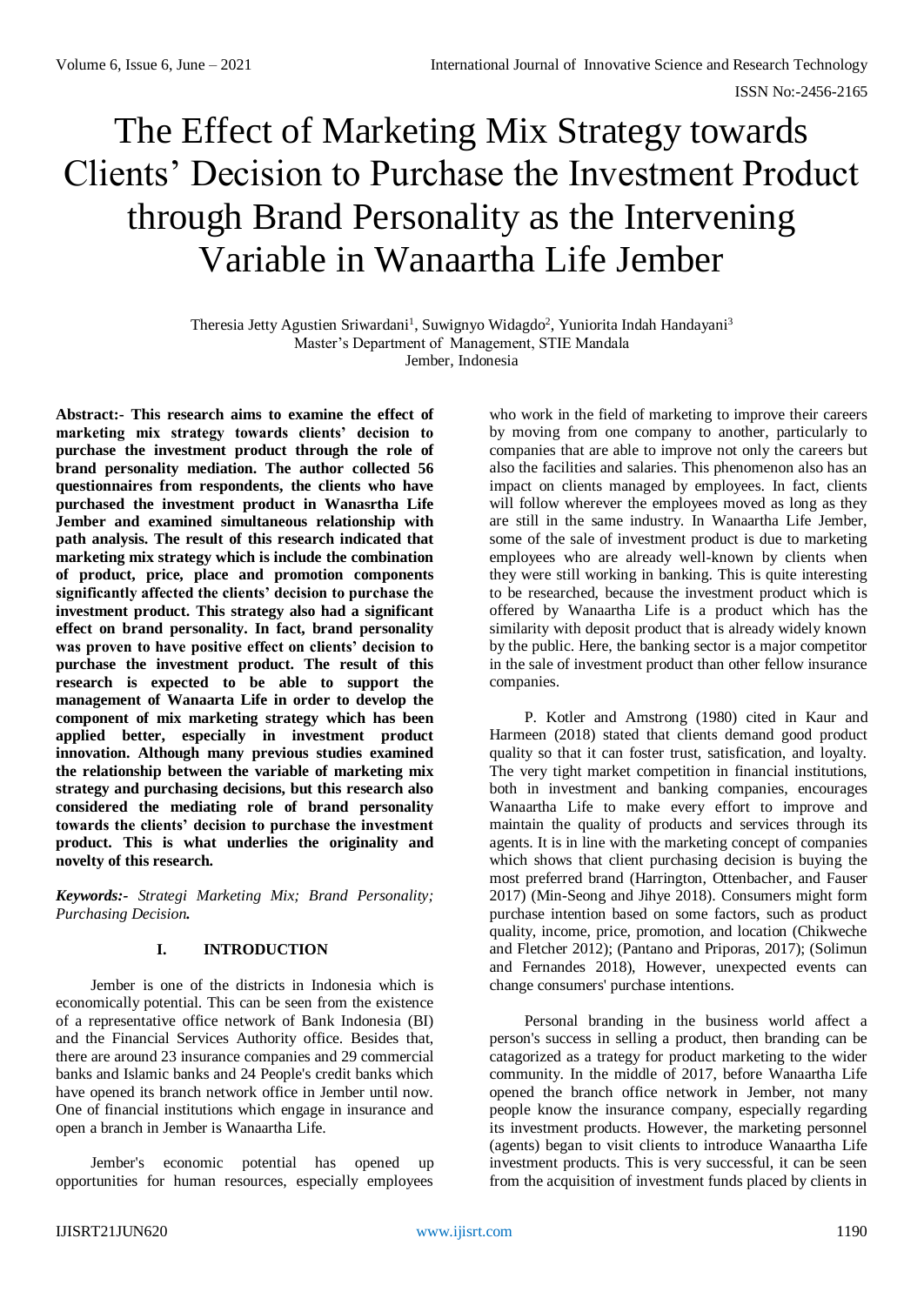#### ISSN No:-2456-2165

Wanaartha Life and Wanaartha Life has recorded 63 billion rupiah within two years since the branch office opened in Jember. Thus, personal branding attached to marketing employees (agents) has quite a significant role in influencing clients in the decision-making process to buy investment products at Wanaartha Life Jember.

## **II. LITERATURE REVIEW**

Kotler and Keller (2016) defines marketing as an organizational function and a set of processes for creating, communicating and delivering value to customers to manage customer relationships in ways that benefit the organization and its stakeholders. Marketing mix is the most important concept in achieving marketing objectives. Marketing strategy is needed to determine the right marketing for the company. It is necessary to combine the elements of the marketing mix to determine an effective marketing strategy. In marketing mix, There are variables that are interrelated with one another. It is in line with Assauri (2013) who defines marketing mix as combination variable or activity which becomes the core of marketing system, namely variables that can be controlled by the company to influence the reactions of buyers or consumers.

There have been many previous studies regarding to the effect of marketing mix strategies on clients' decisions to purchase investment products, although there are still inconsistencies in research results and gaps between the initial model developed and the results of research that has been carried out. From the four variables of marketing mix, not all always have a significant effect on consumer or clients' decisions.

The researcher has summarized 10 previous kinds of researches which made the marketing mix and the decision to purchase or invest consumers or clients as a topic used as research materials. From those 10 previous researches, product and promotion became marketing mix variables that most often influence clients' purchasing decisions.

Ulfa (2016) conducted the research regarding the effect of marketing mix on the decision of being client of iB Muamalat Savings at Bank Muamalat Salatiga. The result of this research showed that product, location, promotion, person, and physical evidence have significantly affected the decision of being client. This result supported the previous research conducted by Irwanda (2011) who used clients of Bank Mandiri Makasar Kartini as the object of the research.

Jumiati (2019) also conducted a research to the clients of Banjarmasin Government Bank. In this research, there were only two variables of a marketing mix that affected the clients' decision, those were product and price. The same thing happened in the research conducted by Cahyani (2016), There were only two variables of a marketing mix that affected the clients' decision of PT. Bank Jatim, those were promotion and place. Then, Kondoy (2016) found that there was only one variable that affected the decision of being a client in BPR Prisma Dana Manado.

The study about purchasing decision or being a client decision is not only explained by the variables of marketing mix. Further researches were developed by pairing other variables as a predictor variable besides marketing mix. For instance, in Rokhman (2016), besides marketing mix, the other predictor variable was shariah compliance. The result of this study showed that shariah compliance significantly affected the clients' decision on choosing Sharia commercial banks in Kudus, while marketing mix, there were only product and price that significantly affected the clients' decision.

Furthermore, due to the inconsistency of the results which were unpredictable between the predictor variable and criteria variable, then the previous researches were also added a moderating variable. Sulistyowati (2017) investigated the effect of marketing mix on students' decision to save in Sharia Banking by including public relation as a moderating variable. The result of this research showed that public relation was only able to moderate the effect of prices on students' decision to save in Sharia Bank.

On the other hand, Variable mediation is best performed in case of strong hyphenation between predictor variable and criteria variable. At least, three researches are successfully summarized by the researcher. Those researches explained that mediation variable in the relationship between marketing mix and purchasing decision or the decision of being client. Asrowi (2019) conducted a research on the clients of BRI Shariah Malang. The result showed that saving interest that is used as intervening variables can only mediate the effect of products and places on decisions of being a client. This was different from Irawan (2014), although the object of research taken was not from the clients of Bank or other financial institutions, but the customers in the Matahari Department store in Yogyakarta. The result showed that buying interest is only able to mediate the effect of promotion on the customers' interest. The strongest result of research that explained customers' interest as a mediation variable was done by Haryanto (2013). Products, prices, location, and promotion with the customers' interest significantly affected the customers' decision, but this research was conducted on customers' of WinMild Surakarta cigarettes.

### **III. DATA**

This research used quantitative data or qualitative data that was used as quantitative. It was due to the results of the respondents' answers were processed by using statistics. The data sources used were primary and secondary data. The observation data was gained by directly offering the investment products of Wanaartha Life to the clients to know the response given by the clients.

In this research, primary data was obtained by the respondents' answers through questioner to the clients who have invested in Wanaartha Life Jember. The data collected were needed by the researcher to get the information on whether products, price, location, promotion, and the role of agent as a brand personality can positively affect the clients'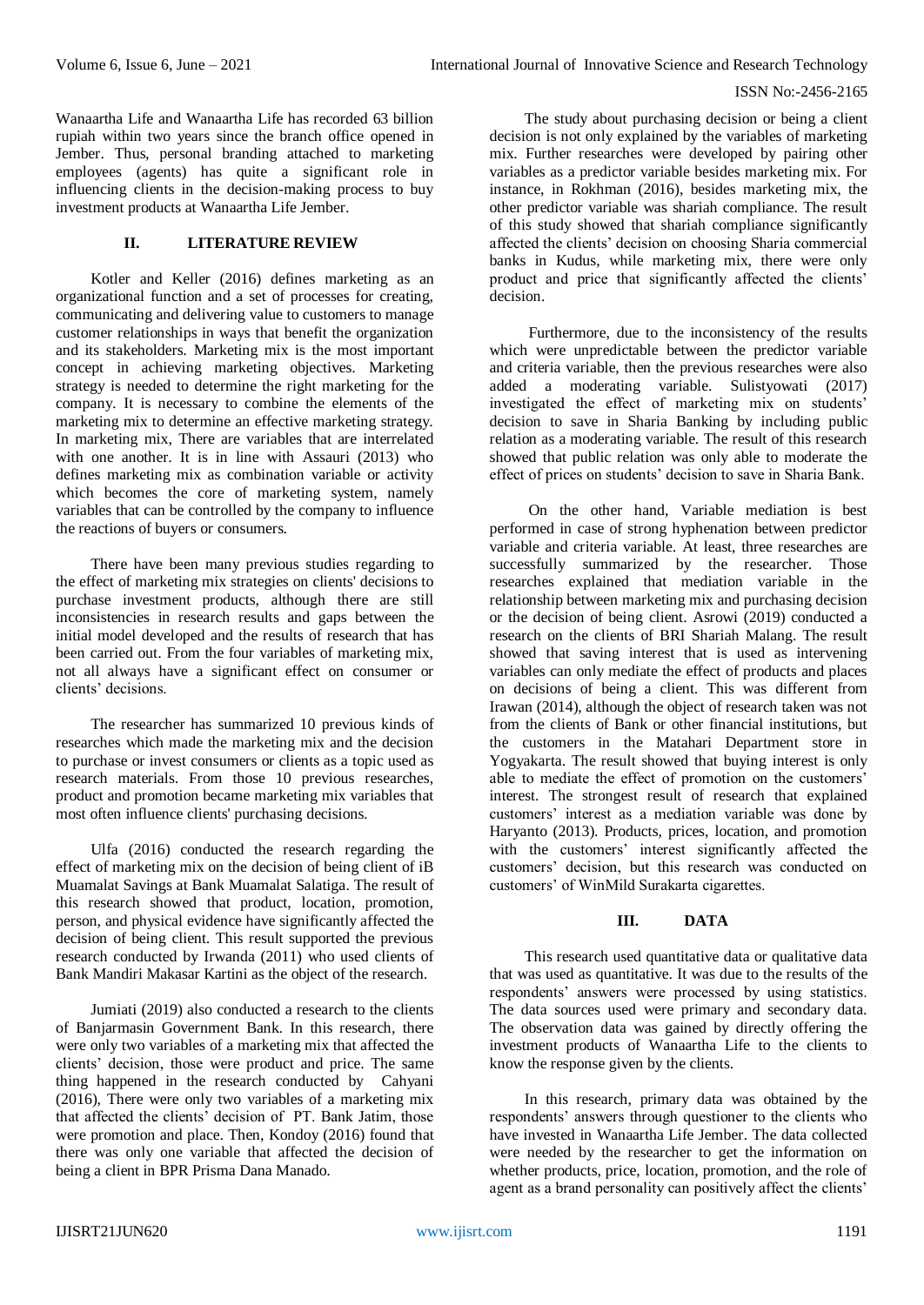decision. This research used 65 people who have purchased the investment product as the population and reduced to 56 respondents chosen to be the sample with the criteria of respondents are the people of Jember who have become a client and purchased the investment product.

The secondary data was obtained by finding the related sources to the topic of this research; those are scientific journal, books, and other sources which support this research.

## **IV. METHODOLOGY**

This research used quantitative data analysis method and descriptive statistics. The data obtained through questioner were analyzed to get the conclusion and make decision. The data obtained will be processed and interpreted using the SPSS for windows 24 application program analysis tool.

Instrument tests include validity tests and reliability tests were conducted to ensure that the data from questionnaires in the form of respondents' answers are valid and reliable. Furthermore, the Classic Assumption test which includes normality test, multicollinearity test, and heteroscedasticity test.

This research used the path analysis method to test the effect between variables. This method is used if there are intervening variables in a regression model. It is used to test the amount of contribution or contribution indicated by the path coefficient on each path chart of the causality relationship between variable X (independent) to variable Y (dependent) and its impact on variable Z (intervening).

Hypothesis tests are used to determine the effect of free variables on bound variables. To see the magnitude of the effect of product variables  $(X1)$ , Price  $(X2)$ , Places  $(X3)$ , and Promotions (X4) on Brand Personality (Z) and the influence of product variables  $(X1)$ , Price  $(X2)$ , Places  $(X3)$ and Promotions (X4) on Purchasing Decisions (Y), partially, used t-tests, while to see the magnitude of effect used Beta or Standardized Coefficient numbers with a probability value of 0.05.

Mediation hypothesis testing can be done with a procedure developed by Sobel (1982) and known as Sobel test. Sobel test is a test to find out the relationship through a mediation variable is significantly capable as a mediator in the relationship. This research wanted to know the effect of X on Y through Z. In this case, variable Z is a mediator of the relationship from X to Y. Sobel test is used to test how much role variable Z mediates the effect of X on Y.

# **V. RESULT AND DISCUSSION**

This research has qualified instrument tests that include validity tests and reliability tests. From the Classic Assumption test, this research data shows that the data has been distributed normally and there are no symptoms of

multicollinearity or heteroscedasticity. So that it can be continued for further tests.

Path analysis is used to test the magnitude of the contribution indicated by the path coefficient on each path chart of the causality relationship between variable X and variable Y and its impact on variable Z.

| <b>Desc</b>                             | <b>Relation</b> | Path<br><b>Coefficient</b>    | B        | Sig.  |
|-----------------------------------------|-----------------|-------------------------------|----------|-------|
| Path of direct<br>effect of $X$ to<br>Z | $X_1 \square Z$ | $\beta_{zx1}$                 | $-0,028$ | 0,843 |
|                                         | $X_2 \square Z$ | $\beta_{zx2}$                 | 0,377    | 0,011 |
|                                         | $X_3 \square Z$ | $\beta_{zx3}$                 | $-0,376$ | 0,002 |
|                                         | $X_4 \square Z$ | $B_{ZX4}$                     | 0,148    | 0,238 |
| Path of direct<br>effect of $X$ to      | $X_1 \square Y$ | $\beta_{vx1}$                 | 0,270    | 0,059 |
|                                         | $X_2 \square Y$ | $\beta_{\text{vx2}}$          | $-0,109$ | 0,476 |
|                                         | $X_3 \square Y$ | $\beta_{\rm{V}X3}$            | 0,080    | 0,528 |
|                                         | $X_4 \square Y$ | $\beta_{\text{V} \text{X} 4}$ | 0,354    | 0,006 |
| Path of direct<br>effect of $Z$ to      | $Z \sqcap Y$    | $\beta_{\rm VZ}$              | 0,315    | 0,028 |

Tabel 1 The Result of Path Analysis

From Table 4.17 above, it can be seen that the entire path has a significance value of more than 0.05 ( $p > 0.05$ ), and it can be described that the equation 1 means the better the investment product (X1) offered by Wanaartha Life, will reduce the role of brand personality by 0.028 or 2.8%, and if the higher interest rate / benefit of investment returns  $(X2)$ given will increase the role of brand personality by 0.377 or 37.7%, furthermore, if the higher the communication activity of agents (X3), it will reduce the role of brand personality by 0.376 or 37.6%, similarly if the promotion (X4) is more and more done, it will increase the role of brand personality by 0.148 or 14.8%.

As for equation 2 can be described the meaning that the better investment products (X1) offered by Wanaartha Life will increase the clients' decision to purchase by 0.270 or  $27\%$ , and although the interest rate  $(X2)$  given by Wanaartha Life is high enough, it can reduce the clients' decision to purchase by 0.109 or 10.9%, while the agent's communication activities (X3) are routinely conducted, can increase the clients' decision to purchase by 0.080 or 8%, whereas if more promotions are done, it will increase the clients' decision to purchase by 0.354 or 35.4%, lastly, if the role of brand personality is high enough, it will further increase the clients' decision to purchase Wanaartha Life investment products by 0.315 or 31.5%.

This study proposes the main hypothesis that was "brand personality" mediates the relationship between marketing mix (marketing mix) to the clients' decision to purchase investment products in Wanaartha Life Jember positively and significantly. This main hypothesis was further developed into nine hypotheses that detailed the relationship of each variable in this study. Furthermore, to test the hypothesis in this study, T-Test was used to determine the effect of free variables on partially bound variables.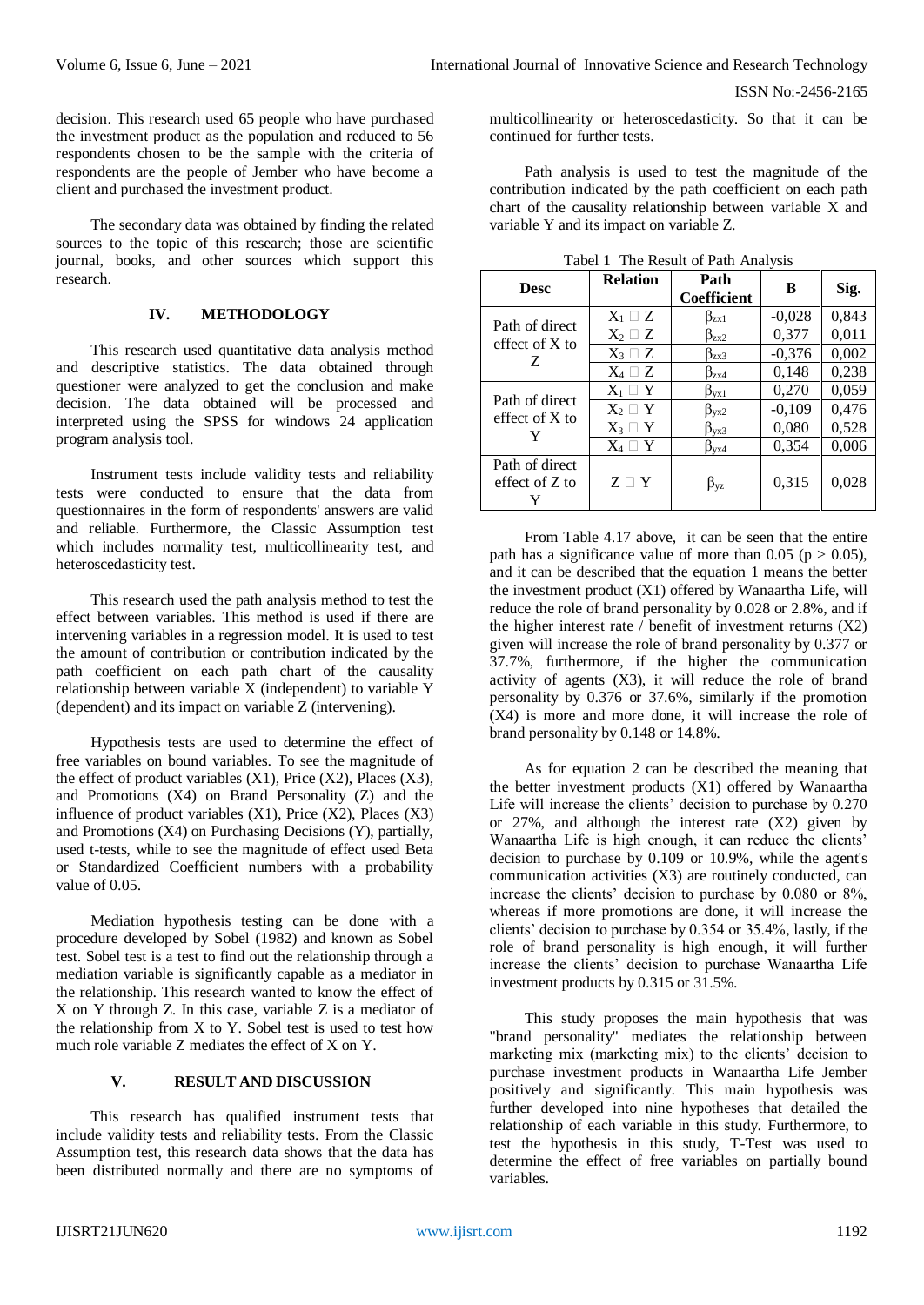ISSN No:-2456-2165

| Path              | Sig.  | <b>Probability</b><br>Sig. | Desc.                   |
|-------------------|-------|----------------------------|-------------------------|
| $X1$ to $Z(H_1)$  | 0,843 | 0,05                       | $H_1$ rejected          |
| $X2$ to $Z(H_2)$  | 0,011 | 0.05                       | $H_2$ accepted          |
| $X3$ to $Z(H_3)$  | 0,002 | 0,05                       | $H_3$ accepted          |
| $X4$ to $Z(H_4)$  | 0,238 | 0,05                       | $H_4$ rejected          |
| $X1$ to $Y(H_5)$  | 0,059 | 0,05                       | H <sub>5</sub> accepted |
| $X2$ to Y $(H_6)$ | 0,476 | 0,05                       | $H_6$ rejected          |
| $X3$ to Y $(H7)$  | 0,528 | 0,05                       | $H7$ rejected           |
| $X4$ to Y $(H_8)$ | 0,006 | 0,05                       | H <sub>8</sub> accepted |
| Z to Y $(H9)$     | 0,028 | 0.05                       | H <sub>9</sub> accepted |

Tabel 2 CALCULATION RESULT OF EACH PATH

Based on table 2, it can be explained that only prices and places have a significant effect on brand personality. While in the second equation, only products and promotions that are variable marketing mix and brand personality that have a significant effect to the decision to purchase.

#### **VI. CONCLUSION**

This research basically aims to find out the effect of marketing mix strategy towards clients' decision to purchase the investment products through brand personality as intervening variables at Wanaartha Life Jember. The role of marketing personnel (agents) has a big effect on the decision of Jember society to be a client and decide to purchase Wanaarta Life investment products. From the results of the study, it is known that the marketing mix on variable prices that in this study is interest rates (benefits of investment returns) with the role of brand personality mediation has a significant effect to the decision to purchase, then the Wanaartha Life company should be able to provide the best interest rate compared to what is given by its competitors. The marketing mix on variable places, which in this study is meant to be the activities of marketing personnel (agents) in communicating and offering investment products to customers with the role of brand personality also has a significant effect on the decision of the society to be a client and purchase the investment products in Wanaartha Life. Brand Personality which is represented by marketing personnel (agents) significantly affected the decision of clients to purchase the investment products in Wanaartha Life Jember. Therefore, the company is obliged to give more attention to its agents by periodically involving them in training activities to hone their skills and product knowledge.

#### **REFERENCES**

- [1]. Asrowi, Ahmad. 2019. "Pengaruh Marketing Mix To Keputusan Menabung Dengan Minat Menabung Sebagai Variabel Intervening (Studi Kasus Pada BRI Syariah KCP Magelang)." Institut Agama Islam Negeri Salatiga.
- [2]. Assauri, Sofjan. 2013. *Manajemen Pemasaran*. Jakarta: Rajawali Press.
- [3]. Cahyani, E. S. 2016. "Pengaruh Produk, Promosi, Lokasi Dan Proses To Keputusan Konsumen Yang Menabung Di PT. Bank Jatim Cabang Kediri." Universitas Nusantara PGRI Kediri.
- [4]. Chikweche, Tendai., and Richard Fletcher. 2012. "Revisiting the Marketing Mix at the Bottomof Pyramid (BOP): From Theoretical Considerations to Practical Realities." *Journal of Consumer Marketing* 29 (7): 507–20.
- [5]. Harrington, Robert J., Michael C. Ottenbacher, and Simon Fauser. 2017. "QSR Brand Value: Marketing Mix Dimensions among McDonald's, KFC, Burger King, Subway and Starbucks." *International Journal of Contemporary Hospitality Management* 29 (1): 551–70.
- [6]. Haryanto, W.T. 2013. "Pengaruh Marketing Mix Dengan Minat Konsumen Sebagai Variabel Intervening To Keputusan Pembelian Rokok Win Mild Di Surakarta." *Naskah Publikasi, Universitas Muhammadiyah Surakarta*.
- [7]. Irawan, P.D. 2014. "Pengaruh Strategi Promosi To Keputusan Pembelian Yang Dimediasi Oleh Minat Beli Pada Konsumen Matahari Departement Store Yogyakarta." Universitas Negeri Yogyakarta.
- [8]. Irwanda, Natali. 2011. "Pengaruh Marketing Mix To Keputusan Konsumen Yang Menabung Pada PT. Bank Mandiri Cabang Makasar Kartini." Hasanudin University.
- [9]. Jumiati, N.D. 2019. "Pengaruh Bauran Pemasaran Jasa To Keputusan Nasabah Menyimpan Dana Pada Bank Pemerintah Di Banjarmasin." *Jurnal Scientific: Jurnal Imu*.
- [10]. Kaur, Harsandaldeep Harmeen, Soch. 2018. "Satisfaction, Trust and Loyalty: Investigating the Mediating Effects of Commitment, Switching Costs and Brand Image." *Journal of Asia Business Studies* 12 (4): 361–80.
- [11]. Kondoy, B. M.J. 2016. "Bauran Pemasaran Dan Pengaruhnya To Keputusan Menjadi Nasabah Di BPR Prisma Dana Manado." *Jurnal EMBA* 4 (4).
- [12]. Kotler, P., and G Amstrong. 1980. *Prinsip-Prinsip Pemasaran 1*. 12th ed. Jakarta: Erlangga.
- [13]. Kotler, Philip, and Kevin Lane Keller. 2016. *Marketing Management*. 15th Globa. Pearson Education Inc.
- [14]. Min-Seong, Kim, and Kim Jihye. 2018. "Linking Marketing Mix Elements to Passion-Driven Behavior toward a Brand: Evidence from the Foodservice Industry." *International Journal of Contemporary Hospitality Management* 30 (10): 3040–58.
- [15]. Pantano, Eleonora, and Vasilios Giuseppe Priporas, Constantinos Migliano. 2017. "Reshaping Traditional Marketing Mix to Include Social Media Participation: Evidence from Italian Firms." *European Business Review*.
- [16]. Rokhman, M.D. 2016. "Engaruh Marketing Mix Dan Syariah Compliance To Keputusan Nasabah Memilih Bank Umum Syariah Di Kudus." *Jurnal Ekonomi Syariah STAIN Kudus* 4 (1).
- [17]. Solimun, and Adji Achmad Rinaldo Fernandes. 2018. "The Mediation Effect of Customer Satisfaction in the Relationship between Service Quality, Service Orientation, and Marketing Mix Strategy to Customer Loyalty." *Journal of Management Development* 37  $(1): 76-87.$